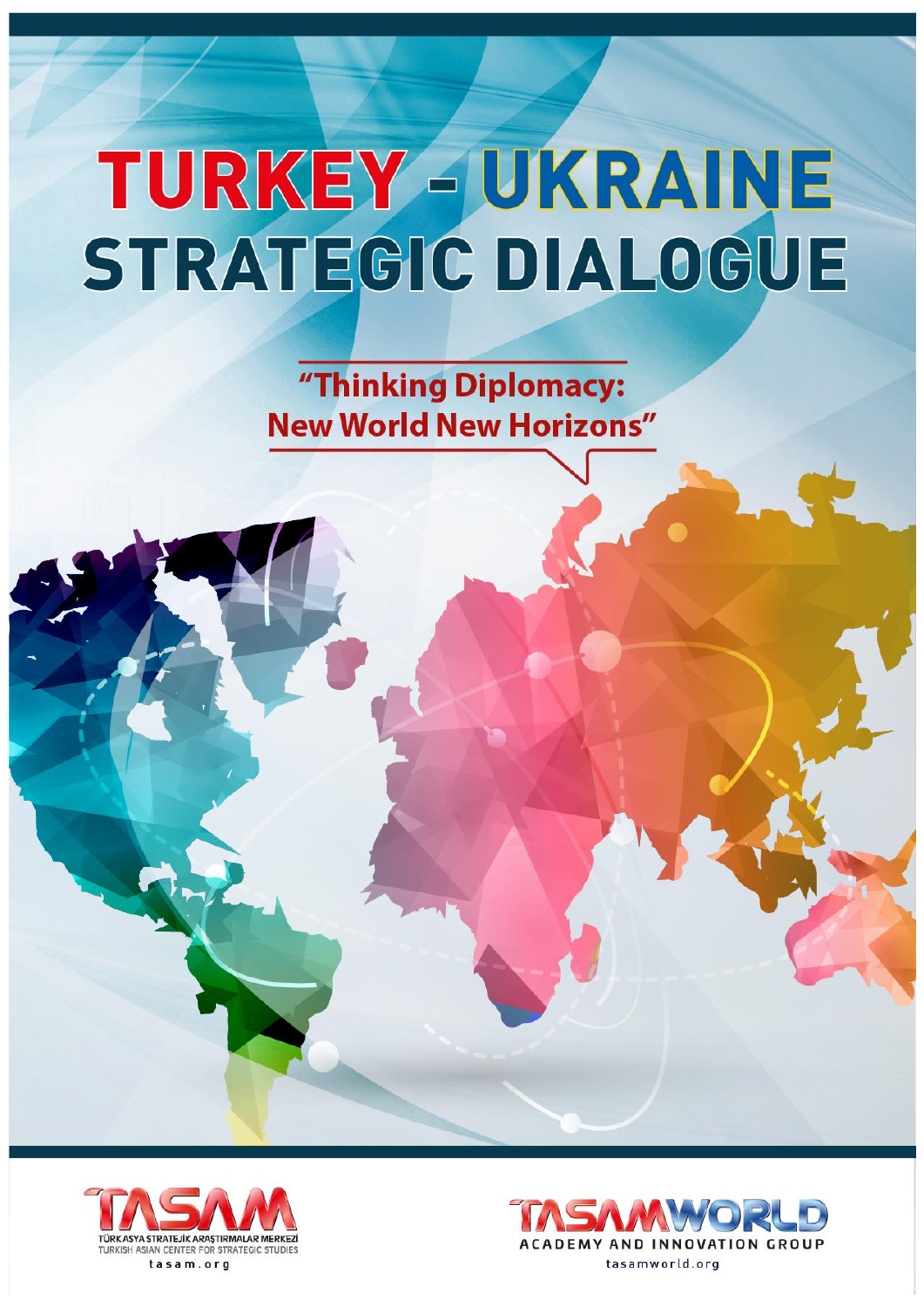

## **VISION DOCUMENT** (DRAFT) **TURKEY - UKRAINE STRATEGIC DIALOGUE "Thinking Diplomacy: New World New Horizons" ( Turkey - Ukraine )**

When we look at the main trends in the world, global competition in the age of new economy based on "information and knowledge-based products" following "soil and machinery" is developing through "micro-nationalism", "integration" and "unpredictability''. Challenges that determine the new nature of life and state; such as " crisis in resource and sharing ", unsustainability of production-consumptiongrowth formula, purge of the middle class with Chinese leverage, energy, water, and food insecurity, transition to the 4th dimension, liquidation of human resources in the workforce, transition from hard power to soft and smart power on the basis of the very changing state nature and anticipation management, can be formed as the basic references.

Within all these fundamental parameters, the transformations in technology are prone to change the whole human life and nature by developing with artificial intelligence, virtual/enhanced reality and mobility centered. It is obvious that the concepts of "Industry 4.0" and "Society 5.0" are important topics for managing the transformation of the world within the dimensions of industry and society. Another contributive factor is the turbulence that China creates as it begins to become intensively dominant on the world stage day to day. The New Silk Road project, "One Belt and One Road Initiative"; is shaped as a global integration project involving more than hundred countries, both on land and at sea, permanently changing the distribution of economic shares. In countries with no middle class, authoritarian regimes or chaos stands as two options in the fore-seeable future. How to make the division of labor in terms of regional and global security and how to share the costs is also a point of discussion in the coming period.

The development of new alliances on security can be read from the risks and the initiatives undertaken by dominant countries. The quality of the concepts of property and power, and the business model change historically. The future of the EU with the "Failure in Success" syndrome will be determined by the results of the polarization which revived in the West after the Brexit. Along with all these developments, "Ecosystem of safety" changes with the law. The "Security - Democracy" dilemma will be experienced much more after that. Because, for the democracy, it is difficult to survive in countries where the middle class is melting and security leans to a sophisticated ground. The question "Will security bring us authoritarian regimes" needs to be discussed further.

Turkey distinguishes itself with an 84-million inhabitants, growing economy and geo-strategic status in the center of Afro-Eurasia. Turkey's historical, political and cultural ties between Europe, Black Sea, Caucasus, Asia, Middle East and African countries, rising activity in the international arena, especially in the United Nations, being an important member of organizations such as NATO, OSCE and CICA and with active foreign policy, it has become an increasingly important actor on the global platform.



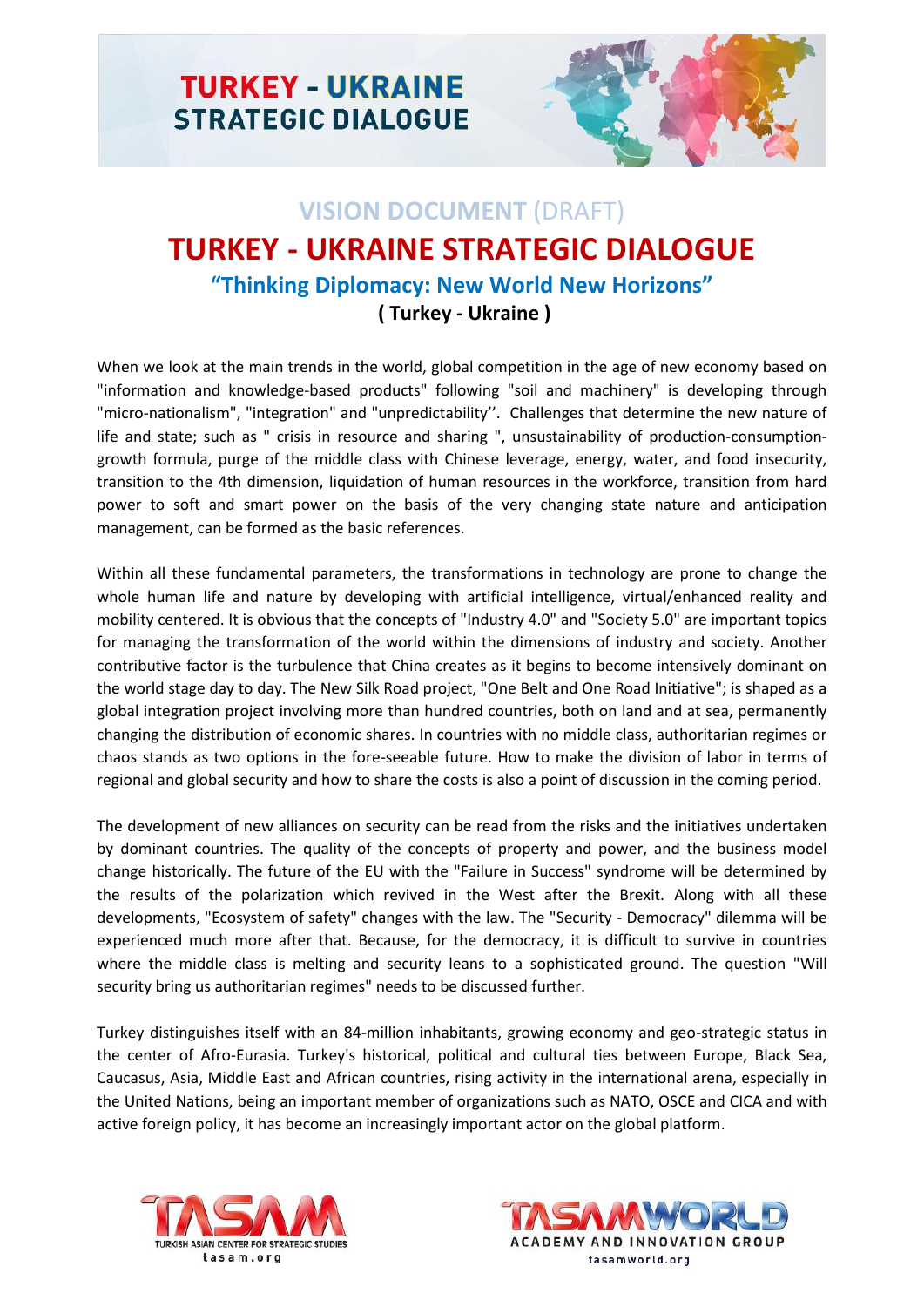

Ukraine attracts the attention of the world with its population close to 45 million, important geographical position between the European Union and Russian Federation and significant economic potential. Ukraine, being a member of many regional and international organizations such as United Nations (UN), UN, Council of Europe, OSCE, CIS, WTO, GUAM, BSEC, AVET, BSEC, is one of the 21st century regional power candidates and it is foreseen that its importance will continue to increase in the near future.

Relations between Ukraine and Turkey are strengthened by history. First and foremost, their geographical junction point between Europe and Asia forces the two countries to develop similar geopolitical behaviors and leads them to cooperate in this context. Regional and international issues, as well as being two important countries neighboring the Black Sea and bilateral political, economic, commercial and cultural relations are the issues on the agenda of the two countries' relations.

Subsequently from the independence of Ukraine, the two countries continued to support each other in the roughest times, while developing friendly relations through frequent high-level visits. Relations between Turkey and Ukraine gained the status of "strategic partnership", with the establishment of High-Level Strategic Council (HLSC) in 2011. In the same year, it has been decided to start the negotiations of Visa Waiver Agreement and Free Trade Agreement between Turkey and Ukraine. In line with the goal of strengthening economic and human relations, the travel regime with identity card was implemented in 2017. On the other hand, multidimensional developments in the field of defence industry, are a modest part of the great potential.

The bilateral trade volume between Turkey and Ukraine stood at 4.881 billion dollars in 2019 and trade gap weigh against Ukraine was 569 million dollars. The main products exported by Turkey to Ukraine are boilers, machinery, mechanical equipment and tools, refrigerators, freezers and other cooling and freezing devices, iron and steel, electrical machinery and equipment, telephone equipment. The main products exported by Ukraine to Turkey are iron and steel, cereals, maize, oilseeds and fruits, miscellaneous grains, seeds and fruits, soybeans, residues and waste of the food industry. Following the signing of the Free Trade Agreement, which is being negotiated between the two countries, the bilateral trade volume is expected to increase significantly.

In Ukraine there are opportunities for Turkish entrepreneurs to invest in areas such as communication/telecommunications, infrastructure (ports, airports, railways, etc.), value-added textile and export-based industry, service sector (transportation, municipal services, business/trade centers, etc.), agriculture-based industries (agro-food) and hydroelectric/coal based power generation and partnerships in areas such as demounted wooden furniture, agricultural applications, vehicle spare parts, air conditioning, refrigerator, television, pvc pipe, textile machinery, software, shoes, tourism. In order to accelerate the economic interaction, problems arising from transportation, banking, quota applications and non-tariff barriers should be solved. The development of economic relations between the two countries will provide the basis for deepening relations in other fields.



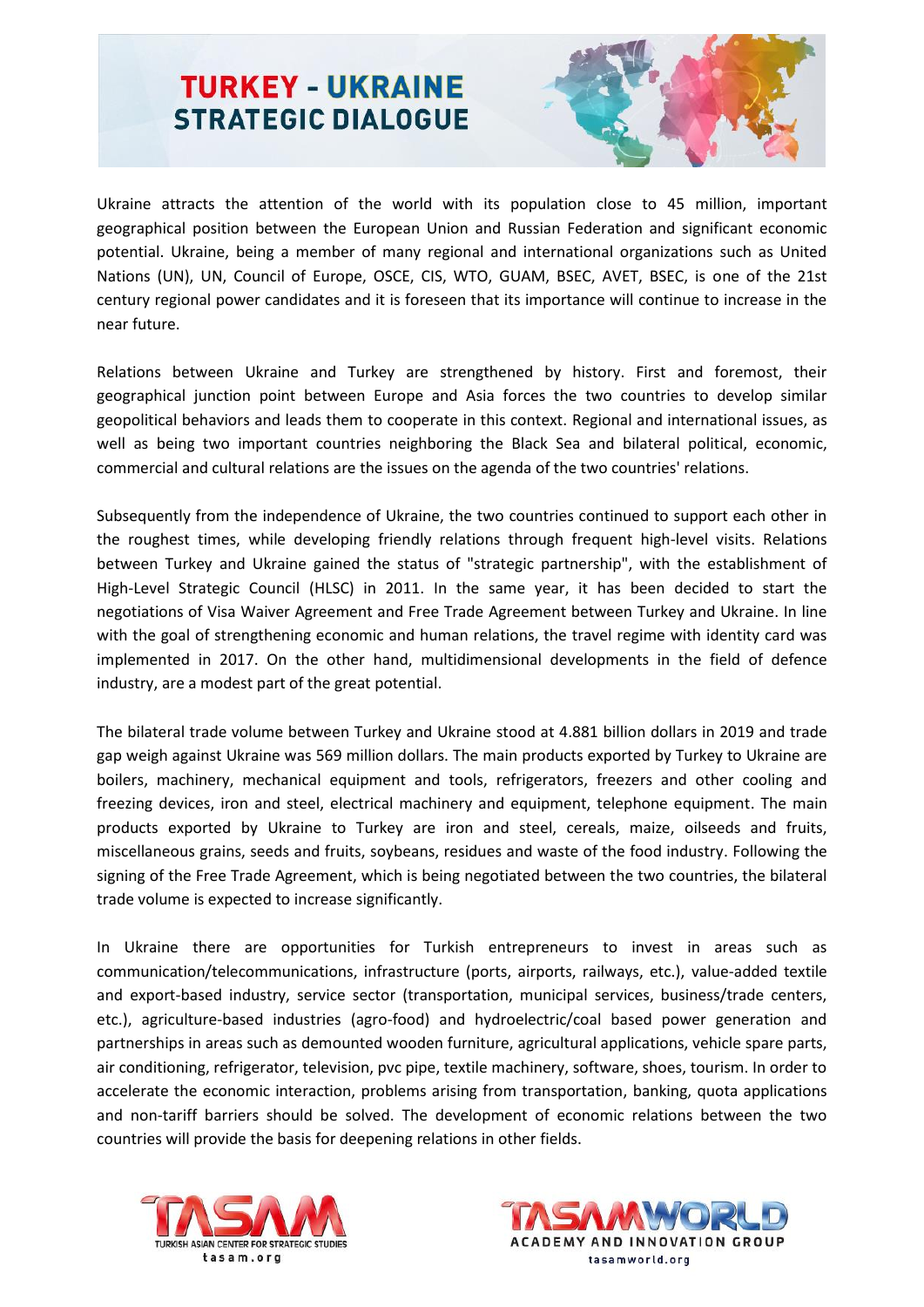

Investments by approximately 600 Turkish firms operating in Ukraine stands at near 3 billion dollars (including investments through third countries). The total value of 184 projects undertaken by Turkish construction firms in Ukraine s is worth 6.28 billion dollars. Tourism also constitutes an important area of cooperation between Turkey and Ukraine. Turkey is the country most preferred by Ukrainian tourists, and the number of Ukrainian tourists visiting Turkey reached 1,547,996 in 2019.

The reflection of the good bilateral relations in all areas between the two countries on international platforms is extremely positive. Turkey and Ukraine in a position supportive of each other in the international arena. Military cooperation is ongoing both at the bilateral level and within the context of NATO-Ukraine Commission, BLACKSEAFOR and Operation Black Sea Harmony.

The relations with Ukraine, which had to deal with a major crisis following the de facto annexation of Crimea by Russia as a result of the political and sociological fluctuations of the last decade, hold great significance for Turkey. Turkey, which supports the territorial integrity of Ukraine and does not recognize the illegal annexation of Crimea, advocates a diplomatic solution to the crisis on the basis of international law. Enlarging and securing the rights and interests of the Crimean Tatar Turks and keeping their problems on the agenda of the international community are among Turkey's priorities.

The current strategic cooperation can be further deepened, both in the context of the current crisis and the sustainability of the critical long-term interests of the two countries. Both countries can develop effective strategic cooperation in terms of sustainability of critical long-term interests. Herein, there is a need to look at developments from a broader geopolitical perspective.

With the Strategic Dialogue; the aim is to develop a strategic approach, to ensure the proper coordination of relevant organizations and institutions, to increase the influence of civil society, to contribute to development, to make use of expertise accumulation in the development of resources and working areas, to contribute to promotional activities, to search for opportunities for academic cooperation and that all these studies are evaluated in integrity.

It is being deeply felt that there is an urgent necessity for collaborative works of the two countries so that the solutions for the regional issues can be found. Now it is required that the two countries head towards a future structure, in order to uplift the Turkey - Ukraine relations an ideal point within a world power schema which takes its form in a multi-dimensional way, by creating a mutual deepening not only in political and strategic basis but also in its each parameter. History offers both the two countries opportunities for deepening their interdependency. In this regard, the **Turkey - Ukraine Strategic Dialogue,** which will bring together the representatives of the related sectors in a comprehensive way that includes the strategic dimension of the relations, will play a significant role.



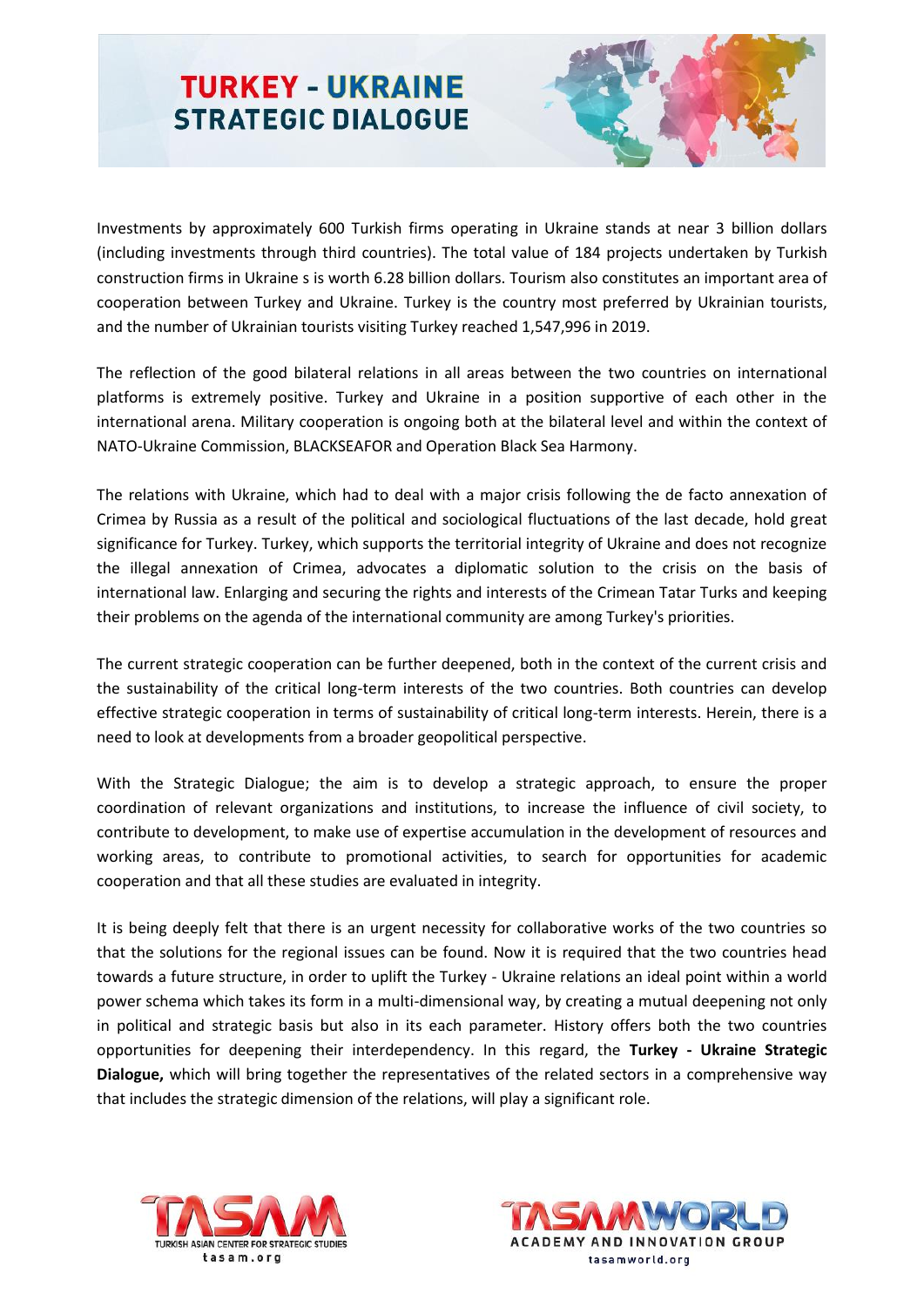

## **Main Theme**

**Thinking Diplomacy: New World New Horizons**

### **Sub Themes**

**New Balances New Economy International Security Cooperation Economic Relations: Opportunities and Obstacles Energy Security, Energy Supply Policies and Opportunities Security Cooperation, Multidimensional Security and Counterterrorism Transportation, Logistics, Banking Defence Industry: Bilateral and Multilateral Capacity Building Innovation and Technology Sharing in Public Administration Opportunities for Academic and Cultural Cooperation Regional and Global Common Perspectives**

## **Priority Sectors**

**Public Diplomacy, Education and Language Culture and Tourism Construction, Contracting and Infrastructure Health and Health Tourism Energy, Petrochemicals and Investments Logistics, Transportation and Telecommunication Banking and Finance (Strategic Investment Fund) Economy and Trade Media and Communication Science and Technology Brand Cities and Environment Defense and Space Industry**